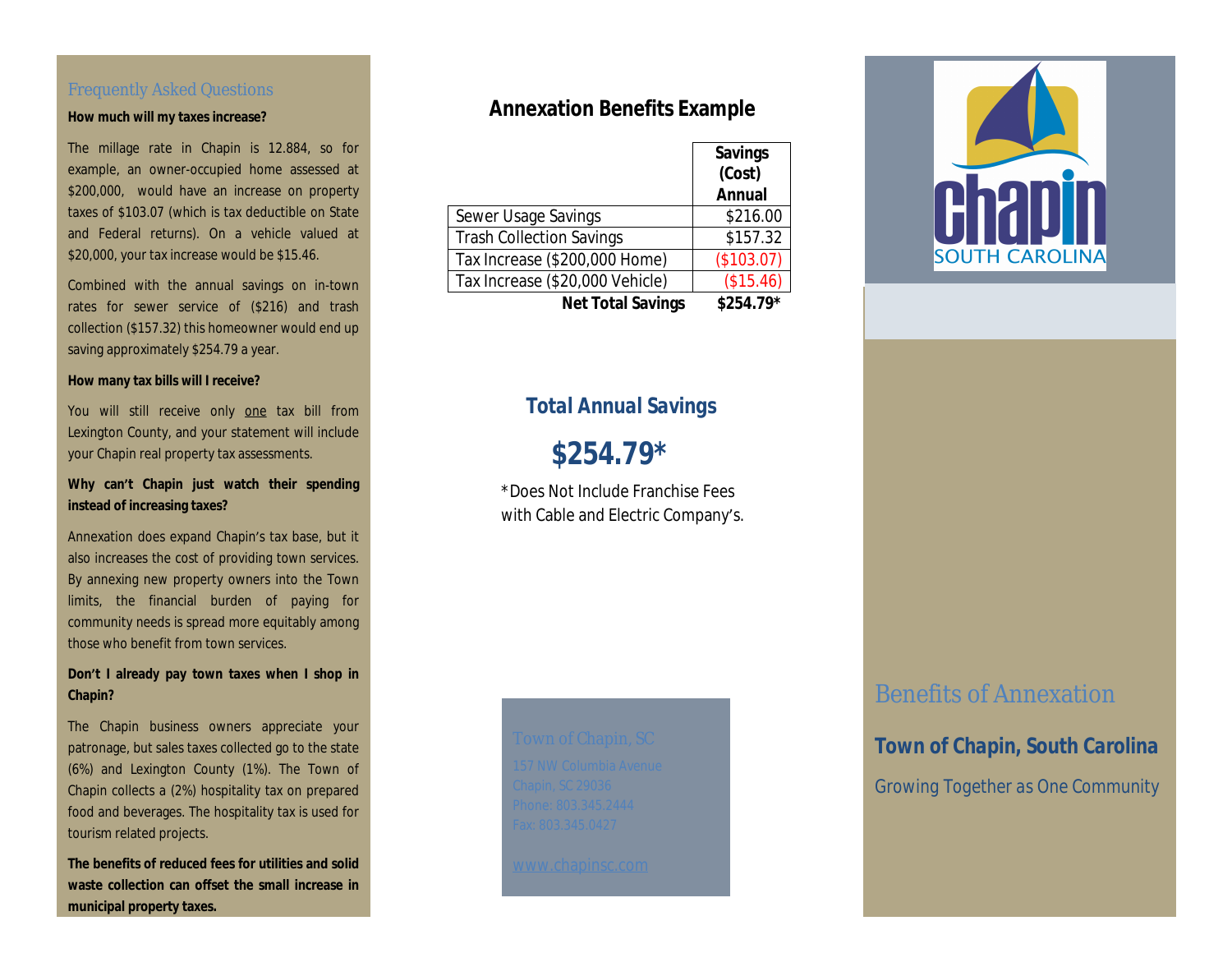

# What is Annexation?

Annexation is simply defined as the adding or joining of an area to a larger area. In the case of municipal annexation, this is the process of joining land that borders on town limits to increase Chapin's footprint. The South Carolina General Assembly provides cities and towns with the authority to annex contiguous properties by petition as described in the SC Code of Laws.

### Why is Annexation Important?

Expanding Chapin's borders is critical to the long-term health of our Town, and annexation provides increased access to town services like police and zoning protection as well as a more equitable sharing of costs for services and infrastructure as the Town continues to grow.

It also provides residents with a greater voice in town operations by allowing them to vote in Chapin elections, run for elected office and serve on Town commissions and boards.

### Benefits of Annexation

There are a variety of benefits for property owners that annex into Town.

- In-town sewer customers will save 42% or \$216 a year in reduced sewer fees.
- Residents will have increased police protection with dedicated law enforcement personnel responding to in-town calls for assistance within 3-5 minutes on average.
- The Chapin Police Department also offers a number of community-oriented policing partnerships like Neighborhood Watches, crime prevention information, fingerprinting and child safety seat screenings.
- In-town residents can pay less for weekly curbside collection of trash and recyclables (\$14.27/month) compared to county residents (\$27.38/month).
- Residents benefit from land planning and zoning requirements that manage planned growth instead of urban sprawl, address dilapidated properties and support code enforcement to preserve downtown and neighborhood appearance.
- As a town resident, your municipal taxes are tax deductible on your state and federal returns.
- You get to vote in Mayor and Council elections as well as special referendums in town elections.

# This is your opportunity to be part of Chapin!

### How can I annex into Chapin?

There are three ways to annex into the Town of Chapin:

- 1. An individual property owner may petition the Town to annex a particular property that is contiguous (touches) the Town's limit line. This is the most common form of annexation in Chapin.
- 2. Where there are multiple property owners of a larger area wishing to annex into the Town, like a subdivision, a petition consisting of 75% of the individual property owners having title to 75% of the assessed value of the entire property area designated for annexation.
- 3. In larger areas, annexation of 25% of the qualified electors in area wishing to be annexed can petition Town Council to call for an election within the proposed area to be annexed.
- 4. When you sign up for Chapin water and sewer service and are outside of Town limits, your sewer agreement requires that your property is annexed when it becomes contiguous with town limits.